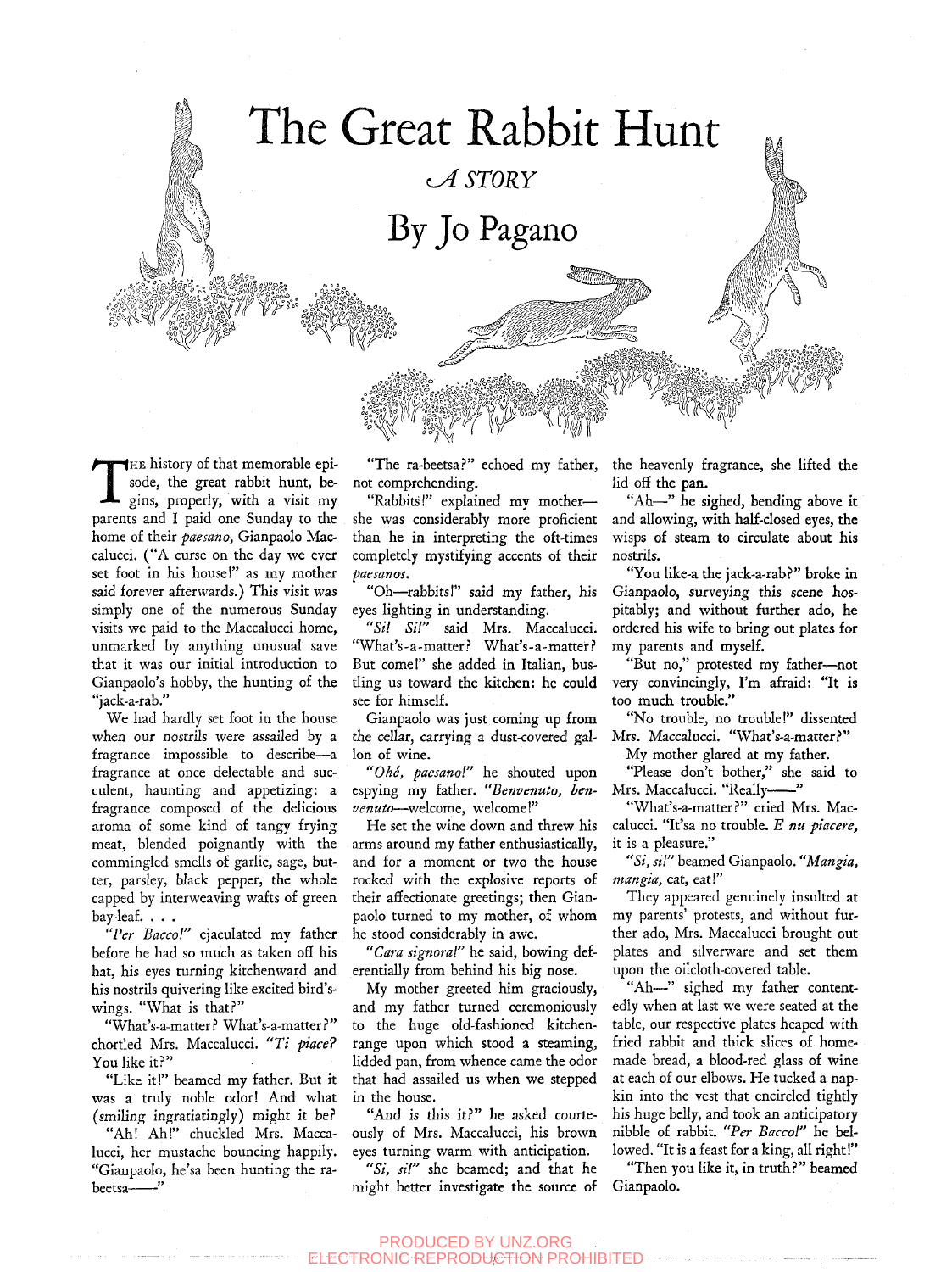### THE GREAT RABBIT HUNT 91



My father's cheeks were puffed full of the delicacy: he waved his hands and nodded his head vigorously. ("At that moment," said my mother afterwards bitterly, "I should have known. I should have known *right then.")* 

They were very easy to hunt, went on Gianpaolo. The country up near Bakersfield was filled with wild jackrabbits. He had gone there yesterday with one of his sons, and between them they had shot thirty of the tasty animals within an hour.

"Thirty!" echoed my father.

"But of course!" said Gianpaolo. It was nothing, nothing! The country was overrun with them—in truth, without exaggeration, there were literally thousands of plump "jack-a-rabs" awaiting patiently the advent of the intrepid hunter.

"Imagine!" said my father greedily. He looked at Gianpaolo thoughtfully for a moment. And what, he added inquisitively, was needed in order to hunt them? (At this moment, I remember distinctly, my mother looked at him sharply.)

But nothing! beamed Gianpaolo. A gun, some shells. . . . He looked at my father with the light of an idea dawning in his solemn, furtive eyes. Would my father, by any chance, care to go hunting with him.?

"But yes!" said my father enthusiastically, wiping his mustache with the back of one huge hand. When would Gianpaolo like to go.?

It did not matter, said Gianpaolo: any time that was convenient to my father. The following Saturday or Sunday

"What are you talking about?" broke in my mother, addressing my father. "Hunting! You have no gun— $"$ 

"That is no matter," said my father,



shrugging indifferently. "I will buy a gun."

("Ah! Ah!" wailed my mother afterwards. "I should have known, I should have known: I should have known *right then!")* 

#### II

For two days I had thought my father was acting suspiciously. There was that in his manner which suggested, to one who knew the signs, that something out of the ordinary was taking place: he walked about as though he were secretly bearing the load of some weighty problem, and occasionally I caught him looking slyly at my mother. But it was not until I by chance happened to move the corner of a piece of canvas in the garage that the secret of his mysterious behavior was revealed —for there, concealed from the gaze of prying eyes by the canvas, stood not only a shiny new double-gauge shotgun, but (heaven help him if my mother should see it!) a complete hunter's outfit—boots, corduroy suit, a knapsack (presumably to carry the "jack-arabs" which Gianpaolo had promised him the following Sunday), and, to top it all off, a leather hunter's hat with a double-peak reminiscent of the headgear familiarized by Sherlock Holmes. Yes, he had bought himself "a gun," and with a vengeance! The gun alone must have stood him upwards of eighty dollars: he could not possibly have purchased the complete outfit under a hundred and twenty-five. If my mother should find out . . .!

*mmmm^ rnxsEoMi^sf'., wWJiWHi^* 

But she did not find out. The week passed without mischance, and at last the great day arrived.

All evening long the night before my father dinned into my ears the importance of our being on time—for it was I who had been elected to chauffeur him and his *paesano* on their bloody pilgrimage.

"Now be sure and set your alarm!" he told me at least a hundred times. *"Don't forget,* whatever you do! Understand? We must be up *no later* than one o'clock."

"But why so early?" I protested, not relishing the thought of getting up in the middle of the night to drive a hundred and fifty miles in search of jackrabbits.

He looked at me contemptuously, shaking his shaggy head in disgust.

"All you are good for is to eat and sleep!" he said with rhetorical sarcasm. "Don't be so damn' lazy! Get up—get some morning air—^it will do you good for a change!"

*"Ma quanda chiachiere,* but what nonsense!" broke in my mother. All this excitement and work, and for what ?

"When I was his age—" began my father.

*"Ma statte zitto, statte zitto,* keep quiet, keep quiet," said my mother calmly. How could he blame me? One o'clock in the morning! From the amount of fuss he was making one would think *-*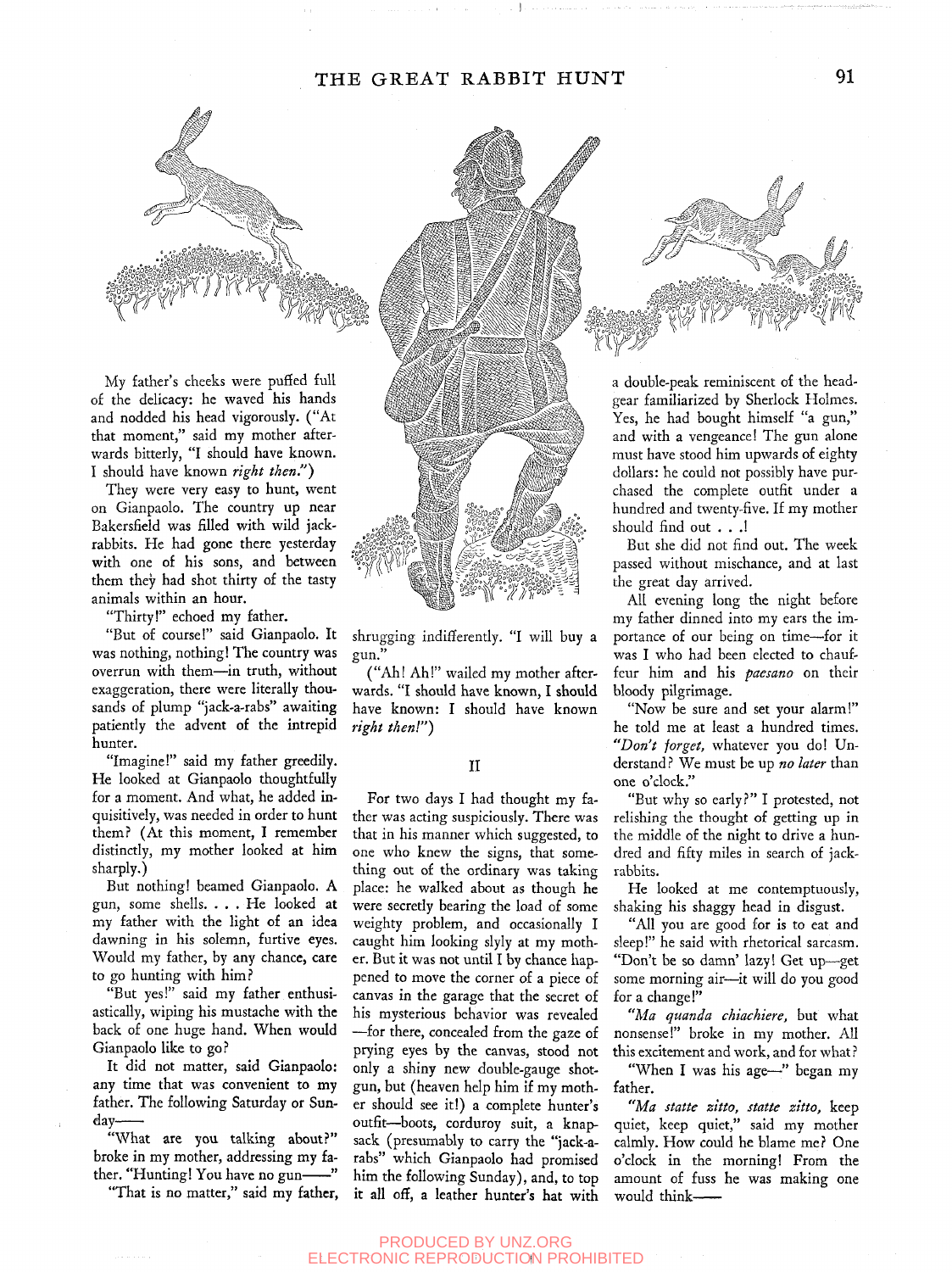"That's all you know about it, you and your *baby"* retorted my father, jerking his head contemptuously toward me. Gianpaolo had told him it was better we get an early start, to avoid the crowds who would infest the country later: what was the use of going at all, if we didn't do it right? (As he made the last remark, he pursed his lips with sly self-satisfaction.)

"All right, all right," I broke in, to forestall the budding argument. "I'll be up on time, don't worry."

"Be sure you don't forget now!" he repeated. "One o'clock, and not one minute later!"

And one o'clock it was. It seemed to me that I had just dropped off to sleep when the jangle of the alarm rattled shrilly into my ears. I jumped bolt upright, thinking the house was falling down on my ears; then, fighting up through the fog of sleep, I turned the alarm off, yawned, and climbed dizzily out of bed.

From my parents' bedroom I could hear a series of groans, grunts, and gurgling wheezes. My father was getting up. In a moment he tiptoed out into the kitchen, his suspenders-hanging in two loops along his well-padded flanks, his hair shaggy and touselled, his eyes bloodshot and half-blind from sleep. He grunted when he saw me and told me to heat the coffee. I wondered what he was going to do about the hunter's outfit, but said nothing; at last we tiptoed out of the house and down the back steps to the garage in the inky darkness. Once inside the garage, he ordered me to turn on the headlights.

"Now then," he said, turning to me with an air of heavy secrecy, "I want you to say nothing about this to your mother, understand?"

I promised, pretending to be mystified at what it was he wanted me to keep to myself.

He walked heavily over to the canvas, upon which the rays of the headlight cast a glaring illumination and, lifting a corner of the flap, brought out the hunter's suit.

"Well!" I said. "What do you call that?"

"Sh!" he admonished me, then held it up proudly. "It is a suit to go hunting. There is no use," he said, "in doing anything unless you do it right. Your mother—well, your mother, she is a wonderful woman, but you know how she is when it comes to spending money. Here, give me a hand."

He sat on the running board of the car and I helped him lace on the heavy boots. His old clothes we hid beneath the canvas: in a few minutes he was arrayed in the new outfit, the knapsack slung smardy around his shoulder and the peaked cap sitting atop his shaggy head.

"How does it look?" he asked proudly.

"It looks fine," I assured him. "We should have brought a camera along."

"By God, that'sa right," he agreed. "I should send some pictures to my brothers in Colorado!"

#### Ill

It was not yet two o'clock when we arrived at the Maccalucci domicile, but already the rickety frame house was ablaze with lights. We parked the car in front and went around the back, entering by the kitchen. Here Mrs. Maccalucci, her waddling body girdled by the familiar lavender wrapper and her hair hanging in wisps about her eyes, stood sleepily above the stove, frying some hot peppers in oil in preparation for our breakfast.

*"Ohe, paesanol"* she cried in greeting. "But how magnificent you look!"

"Do you like it, in truth?" beamed my father, carrying himself as upright as a general in full-dress uniform.

"Like it!" she repeated. "But you look magnificent, magnificent!" They spoke in Italian, their words falling in a voluble stream from their lips, "Gianpaolo!" she added, calling to her husband. "Oh Gianpaolo! Come look at the magnificent appearance of *Signore*  Altieri!"

The bathroom, in the Maccalucci house, opened directly off the kitchen: from behind the peeling door we could hear the sound of running water.

"What? What?" came the guttural, sleep-clogged tones of Gianpaolo; the door opened hastily, and out stepped my father's *paesano,* his close-cropped black hair plastered weriy onto his head, his leathery face and close-set eyes crinkling in anticipatory wrinkles of greeting. He saw my father and stopped short.

*"Sangue de la Madonna!"* he ejaculated wonderingly. He stood, awe-

struck, and stared at my father's resplendent uniform, then stepped forward and touched a finger to the coat. *"Sangue de la Madonnal"* he repeated. "What a magnificent hunter's suit!"

"Then you like it, in truth?" said my father.

"Like it! But it is magnificent, magnificent!"

"Ah well!" said my father, in sudden embarrassment. "It is nothing only," he added in English, "there's no sense in doing anything unless you do it right."

"That'sa right, you bet," agreed Gianpaolo, also in English; and to his wife, in Italian: "Is the breakfast not ready yet?"

A moment more, she protested: just one moment! She added thick chunks of bacon to the hot peppers, then raw slices of potatoes, and when the whole was cooked to a fragrant, golden brown, she broke a dozen eggs into it; a moment more, and we sat down to the steaming *colazione.* 

Dawn was just appearing, gray and murky, as we reached Bakersfield. We turned west for another twenty miles or so and headed into flat desert country. Here, according to Gianpaolo, the "jack-a-rabs" abounded. The sun was up by now, touching the clumps of gray-green sage-brush with a soft radiance. We parked the steaming car, stepped stiffly out, and looked around. For miles and miles the country stretched, flat and desolate beneath the rose-colored sky.

"But where are the jack-rabbits?" asked my father politely.

"Patience, patience!" admonished Gianpaolo. "It is necessary to walk out for a space in order to catch sight of them."

"Out there?" said my father dubiously, looking with reluctant eyes toward the forbidding stretch of land and shifting his knapsack uncomfortably.

"But of course!" said Gianpaolo. "Do you expect that they should come and eat out of your hand?"

My father grunted.

"So be it," he said resignedly. *"Per Bacco,* but I have developed a thirst though!"

"Ah . . ." said Gianpaolo, grinning slyly. "That I had anticipated."

He reached into the back of the car and brought out the huge, wicker-han-

PRODUCED BY UNZ.ORG ELECTRONIC REPRODUCTION PROHIBITED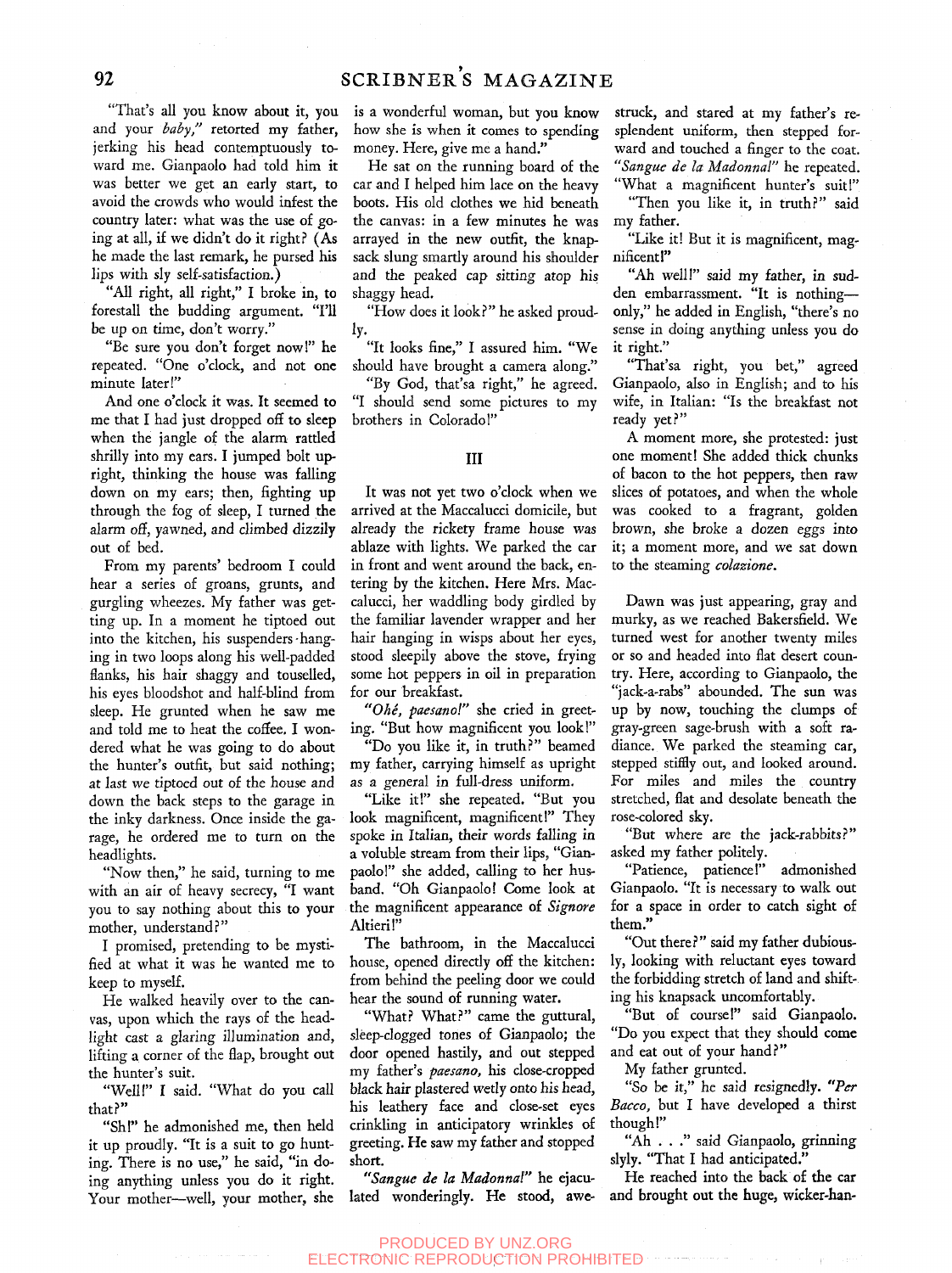died basket in which Mrs. Maccalucci had packed our lunch. He lifted up the cloth, reached inside, and pulled forth a gallon jug of wine.

"But what is this?" said my father delightedly.

"Drink!" said Gianpaolo. "Did you for one moment think that I would come unprepared.?"

"After you," said my father courteously.

"No-you first," said Gianpaolo.

"But I insist!"

"And I insist too," said Gianpaolo his forehead wrinkling stubbornly.

"Come, come," said my father in sudden English. "Take a drink and be quick about it—^the rabbits will be asleep again before we get started."

Gianpaolo pulled out the cork and took a sip of the wine, then handed the jug to my father, who lifted it high in the glinting sun and took several deep, gurgling draughts that echoed in his throat like a melodious brook.

"Ah—" he said, setting it down and wiping his mustache with the back of his hand. He stood for a moment, smacking his lips contentedly; then turned a menacing glance toward the desert. "Now then!" he said, clasping his gun firmly, "let's have a look at these rabbits!"

#### IV

For ten or fifteen minutes we trudged out into the desert without catching sight of a victim. The sun was well up by now, and it was beginning to grow hot. My father wiped the sweat off his brow and shifted his knapsack again.

*"Sangue de la Madonnal"* he muttered, scowling toward Gianpaolo. "And where are the rabbits?"

"Patience, patience!" said Gianpaolo irritably. "We have hardly got here and already you—^looka, looka!" he shouted in English. "There'sa one now!"

"Where?" bellowed my father, whirling around and nearly knocking Gianpaolo down with one arm.

"Donkey!" shouted Gianpaolo in Italian. "There, there!" trying, meanwhile, to keep himself from falling and to lift his gun up at the same time.

My father lifted his shot-gun wildly and took aim. The jack-rabbit was scurrying madly toward a clump of sage-brush. My father levelled the barrel toward it and with scrooged-up face and pursed lips, pulled the trigger.

There was a deafening roar, the gun bounced upwards—and he sat suddenly on his posterior in a clump of brush.

"Did I get him?" he bellowed.

"Get him!" echoed Gianpaolo, with heavy sarcasm. *"Madonna mia,* where did you learn to shoot?"

My father looked up at him, then rose heavily to his feet and brushed off his breeches. He stood like that for a moment, brushing off his clothes with short flicks of his huge hands, looking with narrowed gaze at his *paesano,*  then,

"My friend," he said in Italian. "I do not think I care for your attitude in this matter."

"Ees that-a so?" responded Gianpaolo heatedly. "Ees that-a so?"

"It is so, in truth," said my father, still speaking Italian. "Now then, if we are to continue on this expedition-"

"You'd better get going," I broke in. "It's going to be too hot to walk before you know it."

They both looked at me; then without a word my father picked up his gun and we started out again.

Another five minutes passed, then ten, then fifteen—and no sign of a rabbit. Every few moments, muttering to himself, my father shifted his knapsack: he wiped his forehead, took off his cap and stuffed it in one pocket; then opened his collar. At last, with an oath, he tore the knapsack off and flung it to me to carry. A deep scowl was grooved into his forehead, and his eyes flashed as he darted swift, belligerent glances into the brush.

Beside him, without a word, the squat, bow-legged figure of Gianpaolo trudged onward.

Suddenly my father stopped short.

"And how much longer must we walk in order to find these 'thousands' of rabbits you promised?" he demanded coldly.

Gianpaolo looked up at him over his shoulder.

"And is it my fault if they appear scarce?" he retorted. "Only last week-

"Yes, yes, I know: only last week you shot thirty rabbits here within an hour—that you have already told me."

"Then," said Gianpaolo, his eyes narrowing, "you think perhaps I was not telling the truth?"

My father spread his hands.

"That I could not say. I know only that you told me there were thousands of rabbits here: we have already been here almost an hour, and-"

"Hey!" I shouted. "There's one now!"

"Where? Where?"

They both whirled around, their shoulders colliding: they lifted their guns simultaneously and fired almost at the same moment, the reports of their guns blending in one ear-splitting reverberation.

The rabbit, bounding frantically toward a clump of brush, did a halfsomersault into the air, flattened out, and fell prostrate upon the ground.

My father and his *paesano* stared at its recumbent form unbelievingly; then with exclamations of delight, ran toward it. Gianpaolo lifted it up by the ears.

"A beauty, a beauty!" he cried gleefully, in Italian. "Dear friend, you shot nobly that time."

"Ah, but no!" said my father. "It was not I—I could not hit the side of a barn."

"But I insist it was you!" beamed Gianpaolo. "I remember distinctly that at the moment I fired my foot slipped in a gopher-hole. I could not possibly have hit him!"

My father looked from the beaming countenance of his friend to the rabbit.

"Do you think it was really  $\Gamma$ " he asked shyly.

"But I know it! Here, take it—^it is yours!"

My father took the rabbit from Gianpaolo's outstretched hand and held it up, surveying its limp carcass with a professional eye.

"Yes, it is a beauty, in truth!" he observed delightedly. He looked at it for a moment more, then turned to me. "Put it in the bag—and be careful you do not crush it," he added; then flung a fraternal arm about his friend.

"In truth, it is a great sport!" he said; and arm in arm they plunged briskly onward, their faces beaming.

For upwards of an hour we tramped amidst the sage-brush. By now the sun was well overhead and its rays beat down blisteringly. My father had not only taken off his cap and loosened his shirt: he had removed his coat and given it to me to carry. His face was drenched with sweat, and he puffed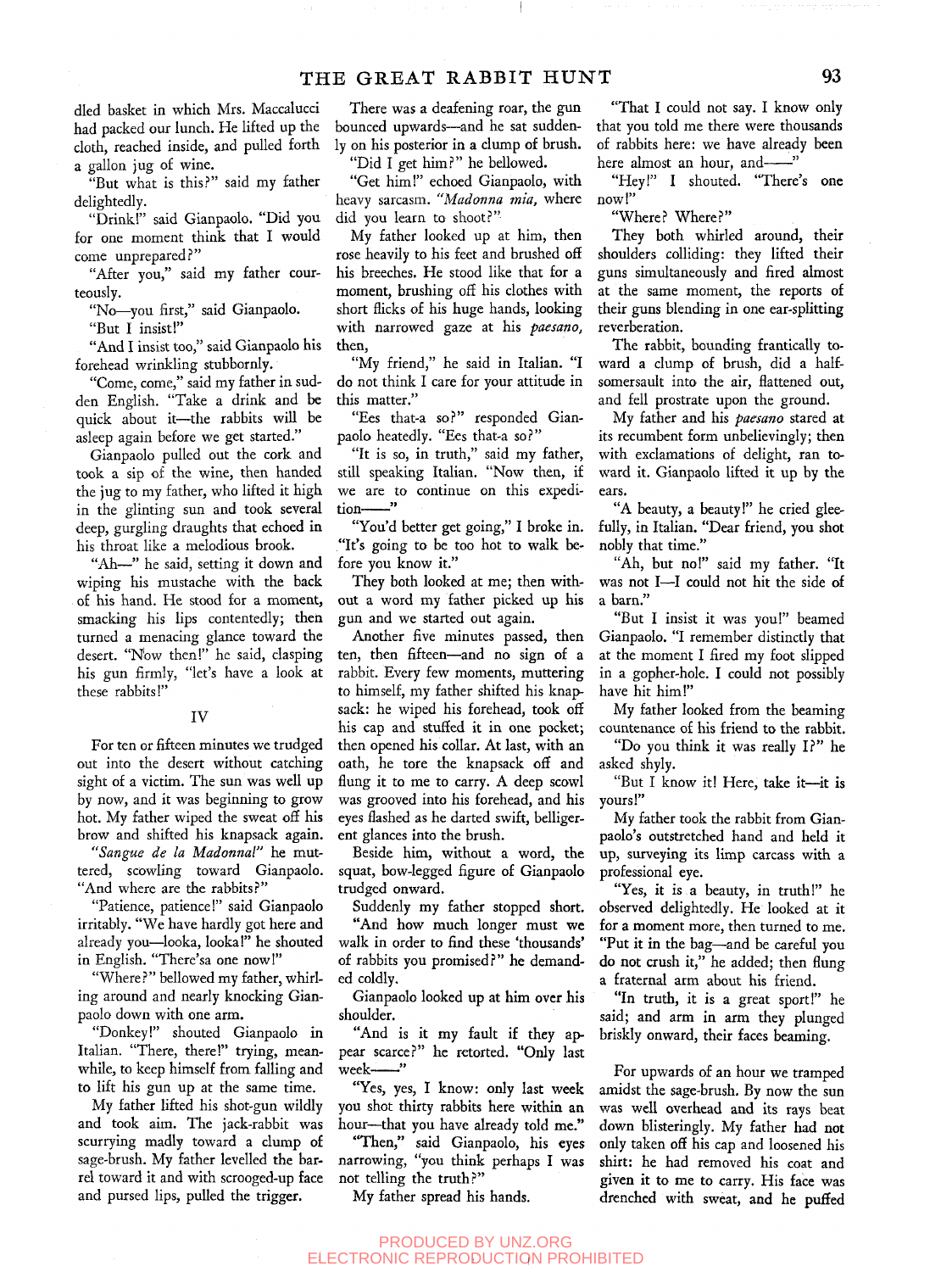and wheezed as he walked, his heavy boots sinking *ploc\ ploc\* into the crusted earth.

*"Madonna mia,* this is work all right!" he muttered, wiping his face with his crumpled handkerchief.

Every once in a while he and his *paesano* made forays back to the car to quench their thirst: on an average of every twenty minutes they took a shot at a rabbit. By noon they had bagged three more between them.

"But I cannot understand it, I cannot understand it!" wailed Gianpaolo. "Only last week, in this very spot and now, my dear friend has gone to all this expense and trouble-

"It is nothing," said my father magnanimously. "What does a rabbit more or less matter? We will buy them in a butcher-shop if necessary." He hitched his trouser-belt. "Come, I'm hungry let's go back to the car and eat."

They sat on the running-board and laid the basket on the ground between them.

"In all my experience I have not seen them so scarce," said Gianpaolo gloomily, munching a thick sandwich and squinting his eyes toward the scorching reaches of sand.

"It does not matter," my father assured him. "Drink, drink!"

They took great copious swallows out of the jug, which now stood at the half-way mark; by the time they had finished eating their faces were flushed and shining.

"And now," said Gianpaolo thickly, "would my dear friend care to make another expedition?"

My father wiped his mustache and looked toward the desert with reluctant eyes.

"The devil take it!" he said at last. "It is too hot and my feet burn. Come, let's start back."

"But the hunting!" protested Gianpaolo.

"Another day, another day," said my father, rising to his feet unsteadily. "I have had enough sport for one occasion.

#### V

On the way back in they finished the rest of the wine, and by the time we reached the Maccaluccis' home they were singing *0 Sole Mio* at the top of their voices. I pulled the car to the curb and killed the engine.

"But what is this?" said my father, cutting his voice off in the middle of a note. "What are we stopping here for?" "We're here," I explained.

"Here?" he echoed, looking uncertainly out of the car. *"Per Baccol* Already?"

He opened the door and climbed heavily out of the car. They got their guns and the four rabbits, which they had divided, two apiece, between them, and started up the steps. My father slipped his coat and knapsack back on, and he was buttoning the coat as we went in the front door. At that moment, from the back of the house, we heard the melodious accents of a familiar voice. My father stopped short, his face paling.

*"Madonna mia!"* he whispered, terror-stricken. "My wife!"

And so it was. She had taken the street-car to the Maccaluccis', and in company with Mrs. Maccalucci was awaiting our return.

"My suit, my suit!" he whispered frantically, and began tearing off the knapsack and ripping open the coat.

At that moment Mrs. Maccalucci and my mother, having heard us enter the house, stepped out of the kitchen. My mother looked at my father: he stopped fumbling with the buttons and gazed at her foolishly.

*"Cara moglia,* dear wife—" he began, swaying a little, and smiling in her direction.

She did not answer: she stared at him with an expression of disbelief, her eyes running up and down his hunter's suit—now, alas, sadly covered with dust.

"And what is that you have on?"

"Ah . . ." he said, shifting from one foot to the other and smiling ingratiatingly. "It is a suit," he said, "that I bought for the occasion-

"A suit you—" Suddenly her glance darted with quick comprehension to his shiny new gun, to the knapsack, the new boots. "And how much did you spend?"

He looked at her helplessly.

"Not very much," he said; and then, as if with sudden inspiration: "But look!" he cried in Italian, snatching the limp bleeding rabbits out of the bag. "Observe the beautiful rabbits!"

She continued to look at him, her eyes narrowing slighdy.

"And *how much did you spend?"* 

"But *cara moglia*—" he said, gesturing helplessly with the rabbits: blood dripped off them and onto his breeches: he seemed to become suddenly aware that he was still holding them and stared at their skinny carcasses foolishly.

"Well?"

He looked up at her, then shrugged tormentedly.

"Not very much," he repeated.

"And how much is that?"

"Well, perhaps a —" He coughed, squirmed, began to grow red. "Perhaps a hundred dollars."

"A hundred dollars!" she repeated, her face blanching. *"A hundred dollarsl"* 

"But yes," he said, with false affability, and gaining courage. "You see, the suit-"

"God save us!" she muttered piously in Italian. "God save us!" She looked from him to his *paesano,* who stood, crushed and trembling, a little behind my father.

"But *cara moglia,"* said my father. "For the sake of the sport-

"For the sake of the sport!"

"But yes! And look—look what beauties they are!" He lifted the rabbits up and took an unsteady step forward. She stared at the rabbits dazedly, then,

"Don't come near me with those horrible things!" she suddenly screamed. "But cara moglia-"

"Ah! Ah!" she wailed; and suddenly snatching one of the rabbits out of his outstretched hand, she brought it down on his head.

"Wait, wait!" he pleaded, ducking and holding his arms up for protection.

"A hundred dollars!" Thwack! "A hundred dollars!" *Thwac\l* 

*"Per Baccol"* he bellowed; and turning tail, fled out of the house.

She stood for a second staring after him, white-faced and trembling; then suddenly dropped down in a chair.

"A hundred dollars—" she muttered. She looked up at us. Tears were in her eyes. "And I could have bought them both for eighty cents!"

#### PRODUCED BY UNZ.ORG **CTRONIC REPRODUCTION PROHIBITED**